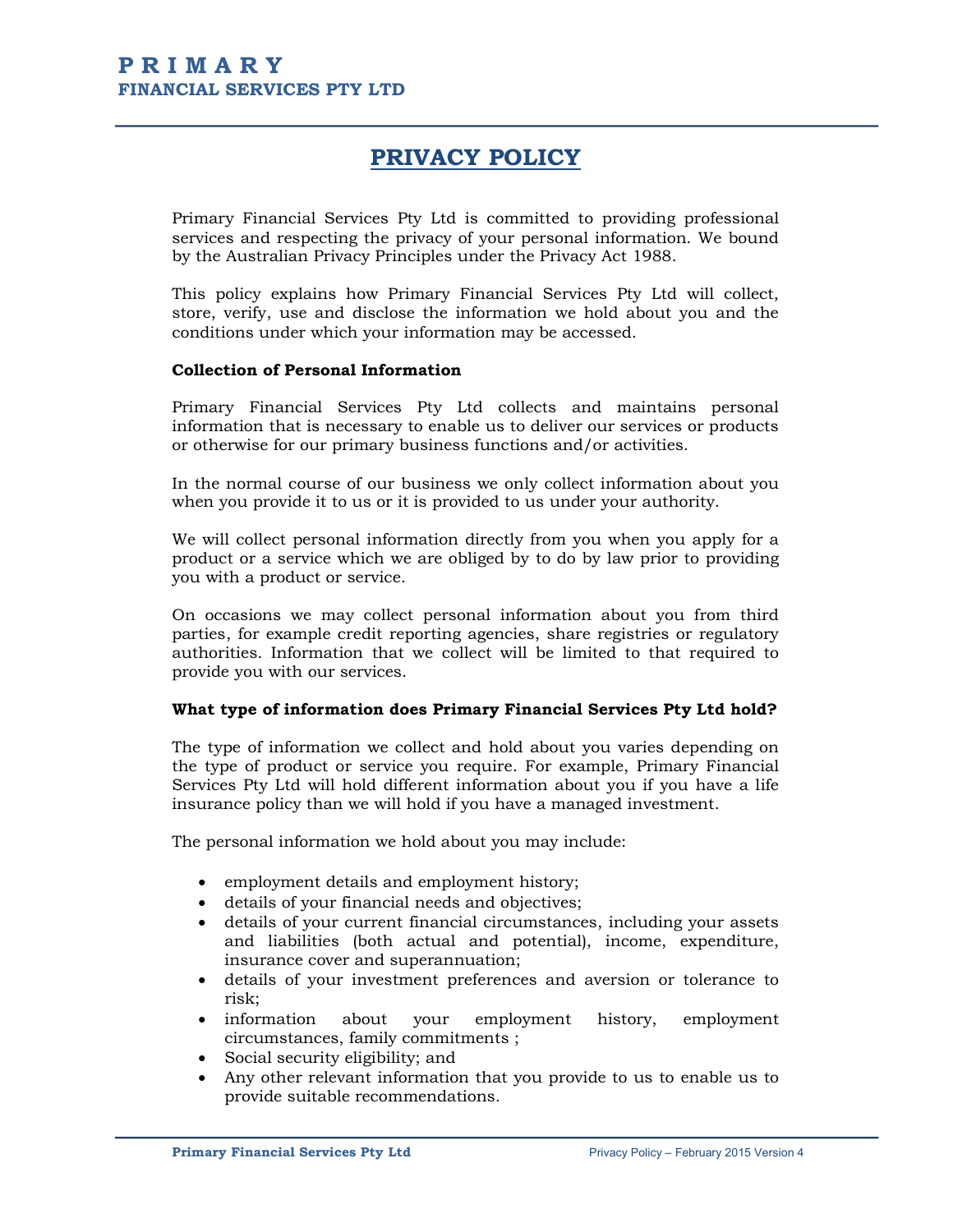# P R I M A R Y FINANCIAL SERVICES PTY LTD

 We may also need health information from you to provide you with risk advice.

Failure to provide the personal information referred to above may expose you to higher risks in respect of the recommendations made to you and may affect the adequacy or appropriateness of advice we give to you.

We will only collect, maintain and use your Personal Information to adequately provide the services you have requested including:

- the preparation of a financial recommendations;
- the provision of financial planning and credit activities to you;
- making financial recommendations;
- reviewing your financial position, risk management and objectives;
- reviewing your financial holdings.

In most circumstances, the information that we hold about you has been provided to us by you or under your authority. If we have received information that is not required to provide services to you, we will either advise you that we hold this information or destroy it.

Other purposes for which we may need to collect and use your personal information will include:

- To comply with legislative and regulatory requirements (including the AML/CTF 2006 Act,
- To enable us to perform administrative operations such as accounting, record keeping, and archival retrieval;
- To enable us to contact you when conducting marketing and inviting you to events that you may be interested in; and
- Tell you about new services and/or products we can offer (unless you tell us not to contact you with this type of information.)

You may choose not to provide us with your personal information. In this case we would not be able to deal with you including providing a financial product. Under the AML/CTF laws we must be able to identify our clients and verify that identity.

#### How does Primary Financial Services Pty Ltd use this information?

We use this information to provide you with products or services, to assess your risk tolerance and determine strategies and recommendations consistent with your financial needs, objectives and personal circumstances.

We may also use your personal information to provide you with advice and services about the following products.

- Life insurance products, such as insurance for your life, permanent disability and income replacement.
- Investment products and services such as managed investment funds and investor directed portfolio services.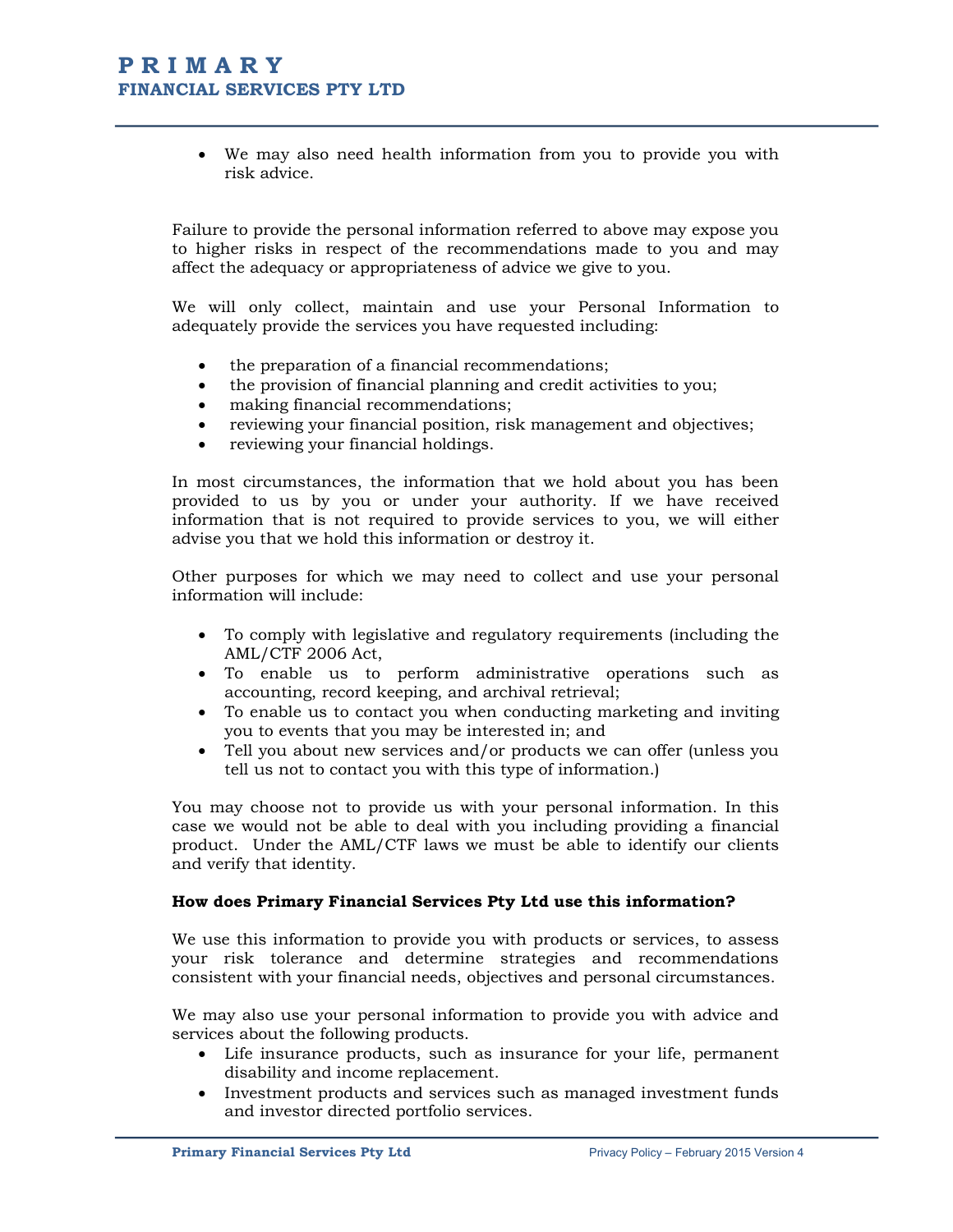- Superannuation products, such as superannuation funds, investments for superannuation funds and investment insurance policies.
- Financial advice and services

The information you provide to us about your health may be used to assess your risk tolerance and appropriate investment recommendations or to determine the suitability and correct pricing of risk products.

We may also use the information to send you material about other products or services. If you do not want to receive this type of material, tell us and we will stop.

# Will Primary Financial Services Pty Ltd disclose your personal information?

Primary Financial Services Pty Ltd may share information with organisations that assist us to administer your investments or provide you with products and services including our internal and external service providers such as administrators, fund managers and insurance companies. The organisations receiving this information are not permitted to use your information for any purpose other than the specific purpose it was provided.

There are circumstances under which Primary Financial Services Pty Ltd may disclose your personal information such as

- When the disclosure is required by law (for example, disclosed to the Australian Taxation Office, AUSTRAC or Centrelink);
- Authorised by law (such as where disclosure is necessary in the public interest or to protect our interests);
- In the event that we propose to sell our business, we may disclose your personal information to potential purchasers for the purpose of them conducting due diligence investigations. Any such disclosures will be made in confidence. In the event that a sale of our business is affected, we may transfer your personal details to the purchaser of the business. As a client you will be advised of any such transfer.

We will also disclose your personal information if you give your consent for us to do so.

Primary Financial Services Pty Ltd outsources some of its' IT to PerthIX who maintains the back-up of our data offshore. PerthIX may hold your personal information however will abide by our Privacy Policy when providing these services.

Primary Financial Services Pty Ltd outsources some IT services to various providers utilising cloud based services with protocols in place for the backup of data, some of which may be stored offshore. The outsourced IT providers' may hold your personal information however will abide by our Privacy Policy when providing these services.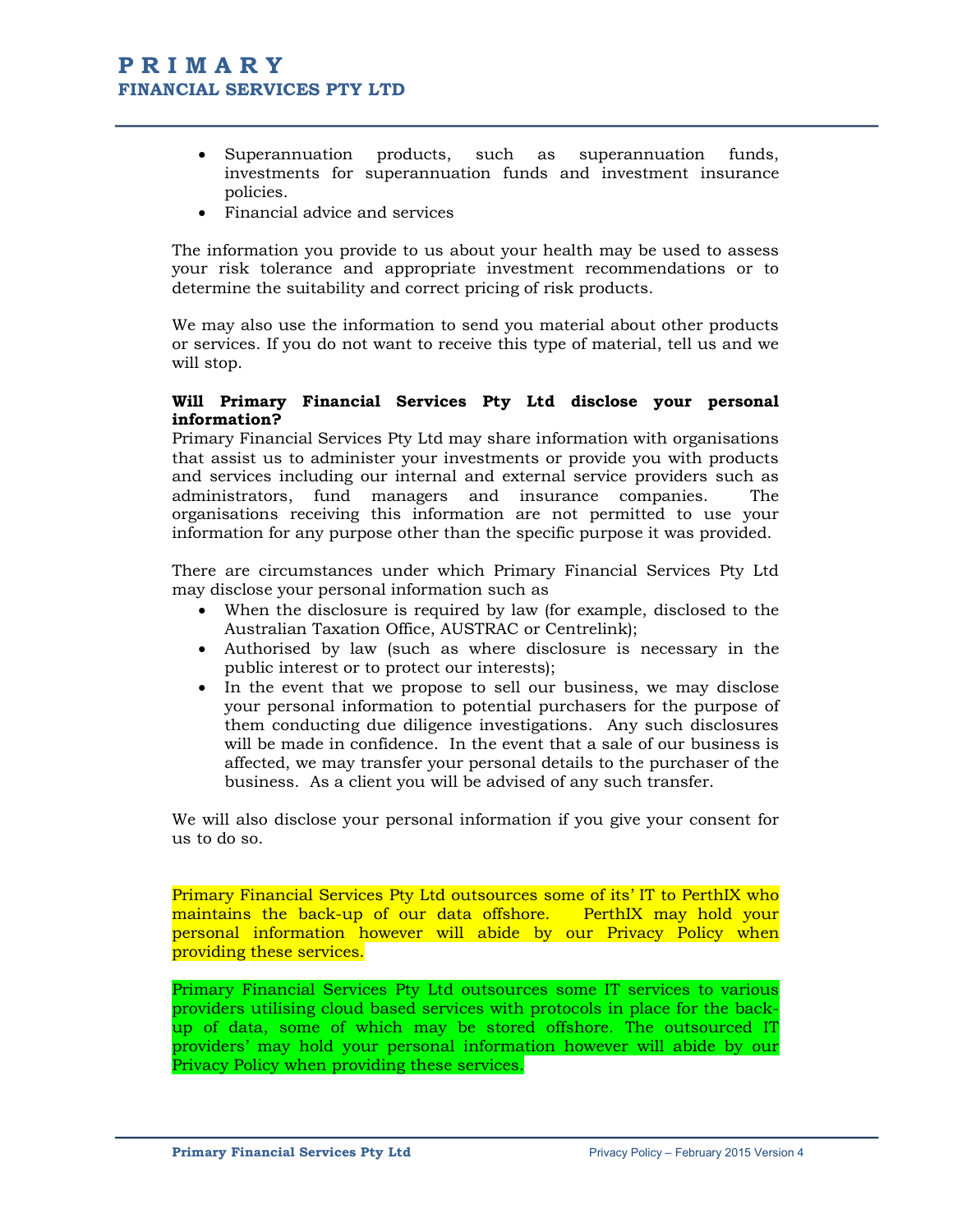We require that these service providers comply with our Privacy Policy.

We do not sell mailing lists or provide client information to parties other than those noted above.

# How does Primary Financial Services Pty Ltd handle a request for access to personal information?

Under the Australian Privacy Principles you are generally entitled to access the information we hold about you. Where you are entitled to access, the time we require to give you access will depend on the type of information requested. If we can we will answer your question immediately.

We will also try to answer you in the same way that you ask, for example, if you telephone to ask for the information we will if practicable, give you that information over the telephone. We will generally respond to a written request in writing.

Sometimes we will ask that you put your request in writing, for example, where you want copies of material or access to older information or files which are not current or it is necessary for us to retain record of your request.

We may also ask you to identify yourself to our satisfaction.

There are certain conditions under which we may refuse you access to your personal information, such as when your request may unreasonably impact upon another person's right to privacy. If we are entitled under the Australian Privacy Principles to refuse to give you access, we will tell you and provide reasons for our decision.

We will not charge a fee for making a request to access your personal information however we may charge a fee for accessing your personal information. If a fee is applicable, we will disclose this to you prior to providing you with the information.

#### Storage and Security

We will at all times seek to ensure that the personal information collected and held by us is protected from misuse, loss, unauthorised access, modification or disclosure. At all times your personal information is treated as confidential and any sensitive information is treated as highly confidential. Your personal information is generally held in your client file which may be in hardcopy or electronic.

In the event you cease to be a client of Primary Financial Services Pty Ltd, any personal information which we hold about you will be maintained in a secure offsite storage facility for a period of seven years in order to comply with legislative and professional requirements, following which time the information will be destroyed. Primary Financial Services Pty Ltd will ensure that any documents that are destroyed are done so in a secure manner.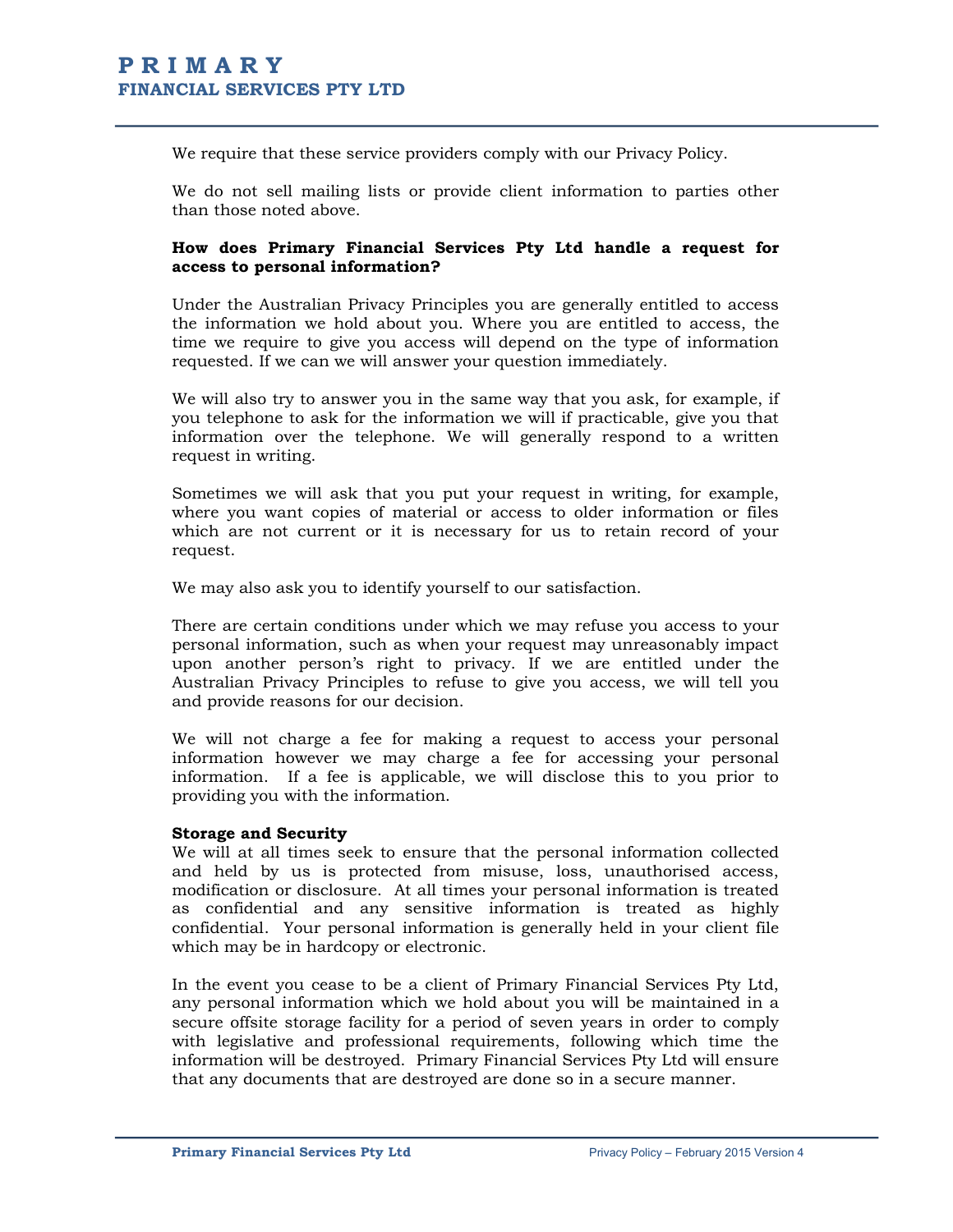# Email Communication

As electronic communication becomes more and more part of our daily business lives Primary Financial Services Pty Ltd will use your email address that you have provided to contact you when necessary or to provide you with information you have requested.

We will also use your email address to alert you to marketing initiatives, newsletters, or events that may interest you.

If at any time you decide you do not wish to receive such marketing information you have the right to ask us not to send you any further such material. You may do this by advising your adviser or by sending us an email with "Unsubscribe" in the subject line.

Please allow two weeks for this instruction to take effect.

### Website

Primary Financial Services Pty Ltd compliance with the Australian Privacy principles also applies to your access to our website. Our privacy policy may be accessed from the website and other information is also posted there for your convenience.

Some areas of our website require you to be a client of Primary Financial Services Pty Ltd and you will be issued with a user name and password which are strictly for your personal use only. Primary Financial Services Pty Ltd will not be liable for any acts that arise from the use of your user name and password whether authorised by you or not or are a result of your failure to maintain strict security protocols over the use of your login details. Please notify Primary Financial Services Pty Ltd immediately if you become aware of a breach of your security.

Our website uses cookies which allows us to identify your browser while you are using our site. Whilst cookies do not identify you, they allow us to track usage patterns. If you do not wish to receive cookies, you can instruct your web browser to refuse them.